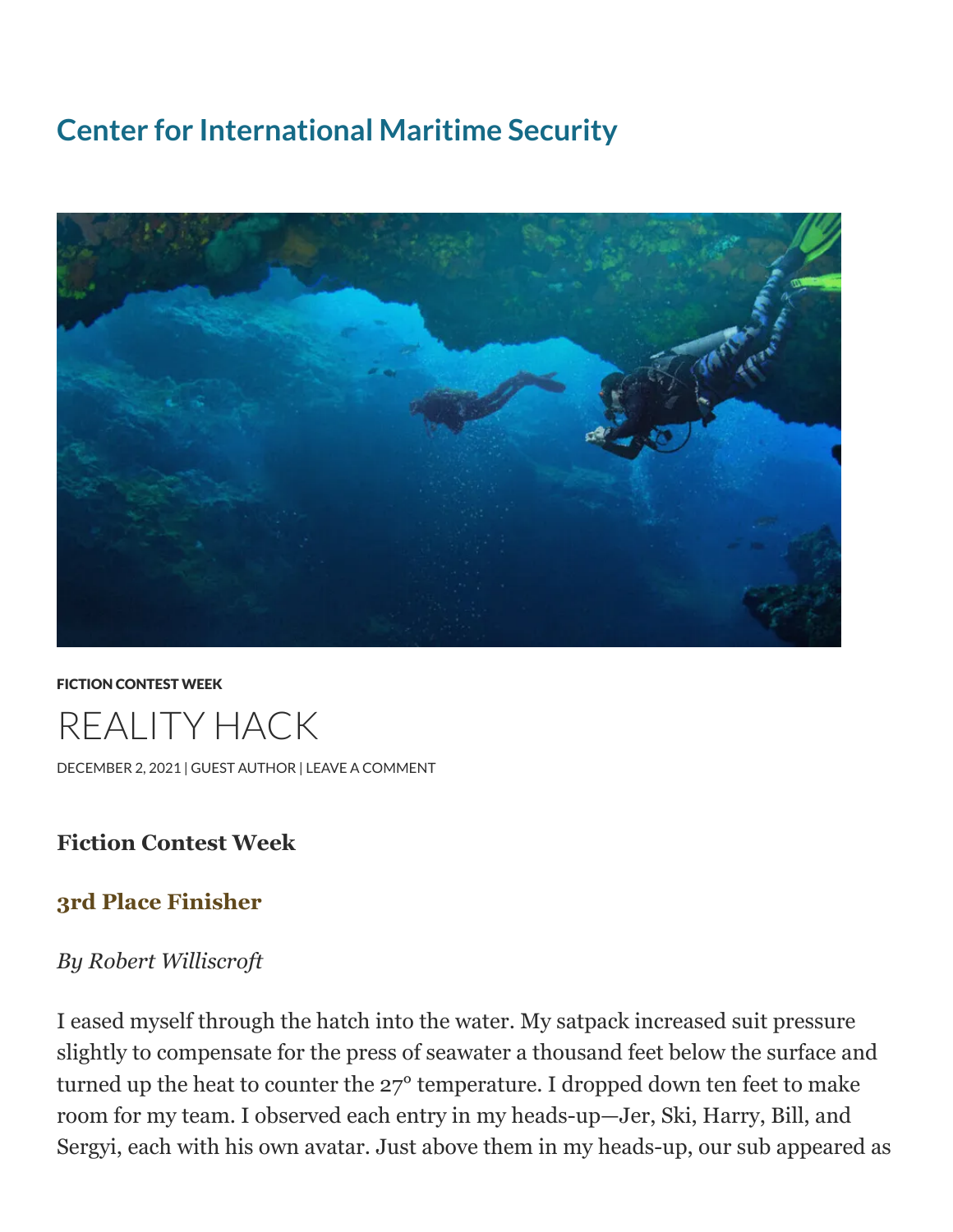a gray blob, too large for any distinguishing characteristics. We carried URA-24s holstered to our legs, automatic underwater rifles with sixty hypervelocity rounds in the magazine and one in the chamber.

The seafloor was a hundred feet below, and the water was crystal clear. A thousand feet above, the sun shined brightly over the South China Sea, but not a single ray penetrated to where we were, on the seafloor, some forty nautical miles southwest of the Hainan Island coast. We were in international waters but very much inside the Chicoms' exclusive economic zone. Somewhere below, yet nearby, was a Chicom acoustic array that allowed their intelligence people to identify and track every American submarine in the South China Sea outside the continental break. Our job was to take it out.

"Status," I said, my helium and pressure distorted voice sounding normal in my team's ears following appropriate processing. The five avatars in my heads-up bobbed in sequence. Even though we used Code Division Multiple Access (CDMA) packets for communicating, we tried to keep comms to a minimum. We knew how to locate CDMA transmissions. Intel said the Chicoms didn't, but we weren't taking any chances. I angled down and headed for the bottom.

My team followed, spread out, thirty feet between divers, two to my right and three to my left. My heads-up indicated our course was 308°—exactly normal to the acoustic array we sought. The sub's initial side-scan informed us the array lay nearby ahead of us. I carried a low-power, high-frequency CDMA scanner that detailed the bottom fifteen feet below us with quarter-inch resolution. Its return appeared in each team member's heads-up. Twenty minutes into our survey, Sergyi's avatar on the far right flashed.

We dropped to the bottom, having no idea what kind of sensors the array had. We turned to the right, following Sergyi's lead in a column until the array lay directly below us, five feet down. That's when the entire acoustic array flashed brilliant white, and I shut my eyes, pain coursing through my body. Then a disorienting wrenching twist, and I opened my eyes to find myself in an encasing chair in a featureless room.

A deep voice that seemed to come from everywhere said, "Well, that didn't go so well. Talk it over. Figure out what you did wrong, and then we'll do it again."

\_\_\_\_\_\_\_\_\_\_\_\_\_\_\_\_\_\_\_\_\_\_\_\_\_\_\_\_\_\_\_\_\_\_\_\_\_\_\_\_\_\_\_\_\_\_\_\_\_\_\_\_\_\_\_\_\_\_\_\_\_\_\_\_\_\_\_\_\_\_\_\_\_\_\_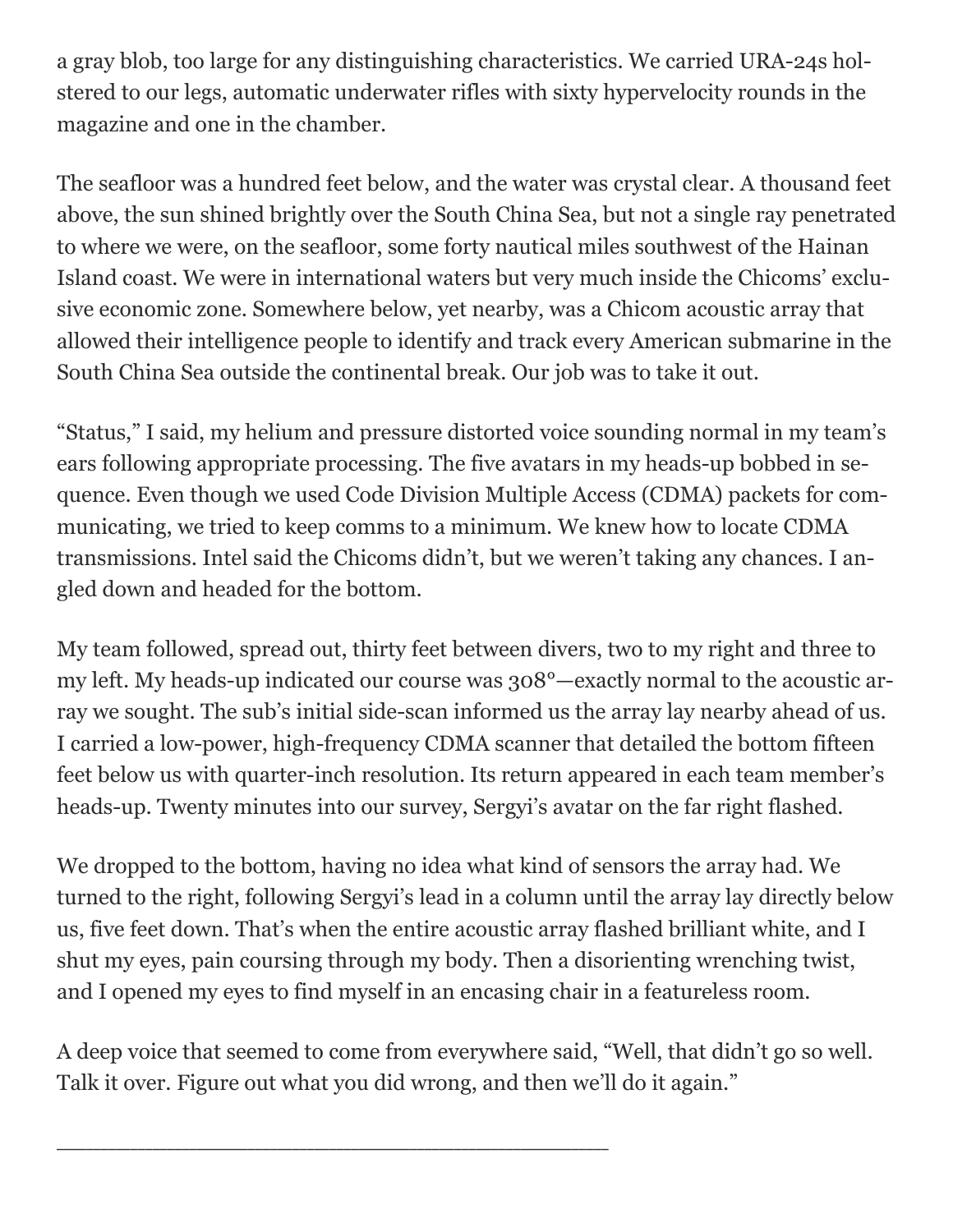I eased myself through the hatch into the water. My satpack increased suit pressure slightly to compensate for the press of seawater eleven hundred feet below the surface and turned up the heat to counter the 27° temperature. I dropped down ten feet to make room for my team. I watched each entry in my heads-up—Jim, Doc, Hank, Jack, and Sergyi, each with his own avatar. Just above them in my heads-up, our sub appeared as a gray blob, too large for any distinguishing characteristics. Our automatic underwater rifles with sixty hypervelocity rounds in the magazine and one in the chamber were holstered to our legs.

The seafloor was eighty feet below us, and the water was crystal clear. Eleven hundred feet overhead, the sun shined brightly over the South China Sea, but nothing reached us on the seafloor, some thirty-five nautical miles from the southwest coast of Hainan Island. We were in international waters but very much inside the Chicoms' exclusive economic zone. Somewhere below us, perhaps five miles farther away from Hainan, was a Chicom acoustic array that allowed their intelligence people to identify and track every American submarine in the South China Sea outside the continental break. Our job was to find and cut the cable feed for the array.

"Status," I said, my helium and pressure distorted voice sounding normal in my team's ears following appropriate processing. The five avatars in my heads-up bobbed in sequence. Even though we used CDMA packets for communicating, we tried to keep comms to a minimum. We knew how to locate CDMA transmissions. Intel said the Chicoms didn't, but we weren't taking any chances. I angled down and headed for the bottom.

My team followed, spread out, thirty feet between divers, three to my right and two to my left. My heads-up indicated our course was 008°—exactly normal to the acoustic array cable feed we sought. The sub's side-scan informed us the array lay about five nautical southwest of us. I carried a low-power, high-frequency CDMA scanner that detailed the bottom immediately below us with quarter-inch resolution. Its return appeared in each team member's heads-up. Twenty minutes into our survey, I spotted the return from the cable feed.

We dropped to the bottom to cut the cable feed. Unless we were under visual or sensor observation, the Chicoms could not possibly know we were there. I grabbed the cable in my cutter, but before I could cut the cable, something grabbed my arm and jerked me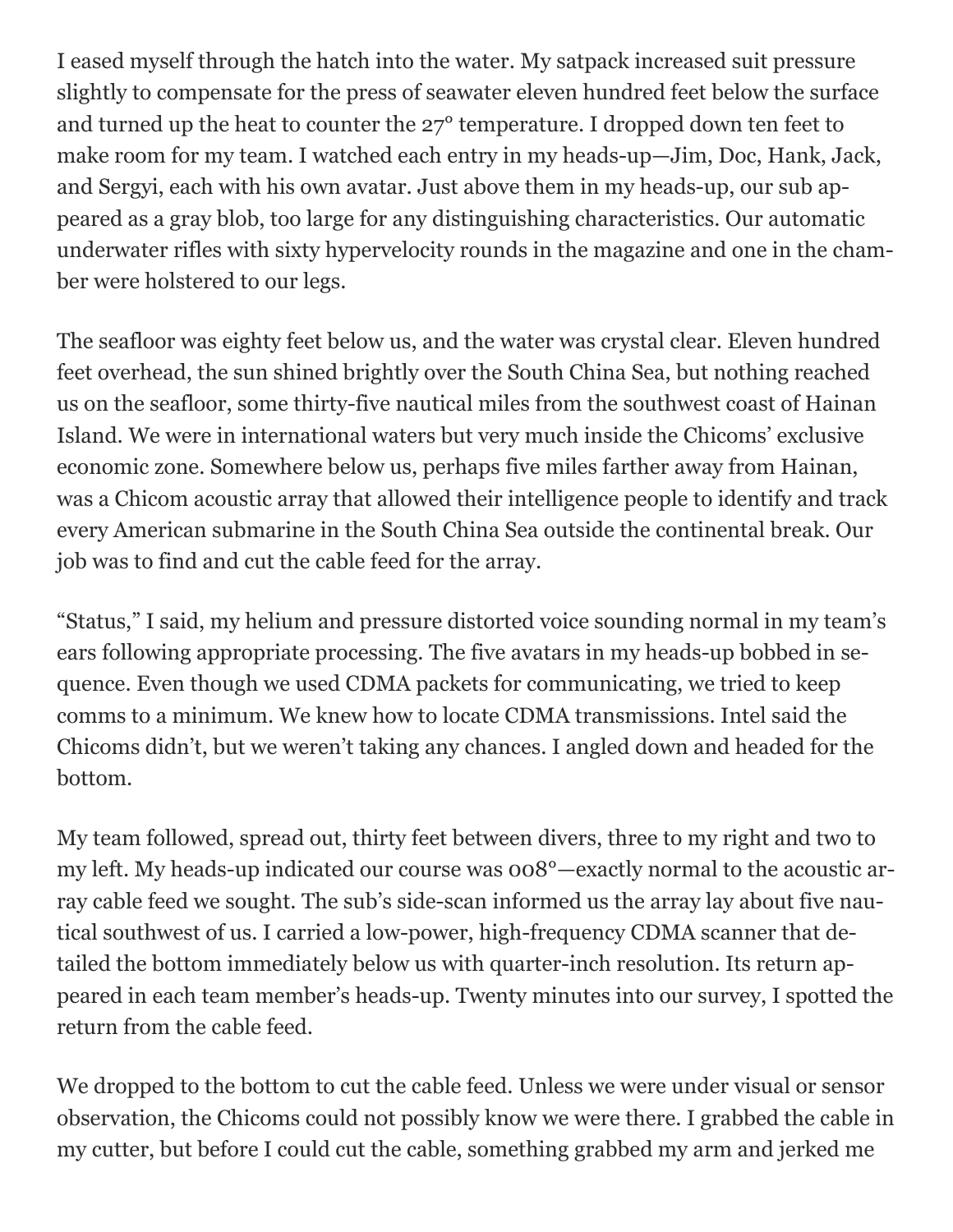away. The area flooded with light. I saw my team members crumpled on the bottom, not moving. Excruciating pain from my right arm forced me to turn my head, only to see my severed arm hit the sand just before I passed out. A disorienting wrenching twist, and I opened my eyes to find myself once again back in the encasing chair in the featureless room, my right arm aching like hell.

The deep voice said, "That didn't go well at all. Perhaps we need to take a different approach."

\_\_\_\_\_\_\_\_\_\_\_\_\_\_\_\_\_\_\_\_\_\_\_\_\_\_\_\_\_\_\_\_\_\_\_\_\_\_\_\_\_\_\_\_\_\_\_\_\_\_\_\_\_\_\_\_\_\_\_\_\_\_\_\_\_\_\_\_\_\_\_\_\_\_\_

I eased myself through the hatch into the water. My satpack increased suit pressure slightly to compensate for the press of seawater thirteen hundred feet below the surface and turned up the heat to counter the 27° temperature. As my feet touched the bottom and I moved aside to make room for my team, an image flashed into my mind. Somehow, somewhere, I knew I had done this before. I watched each entry in my heads-up—Tubes, Pipes, Rog, Spike, and Boris, each with his own avatar. Just above them in my heads-up, our sub appeared as a gray blob, too large for any distinguishing characteristics. Our URA-24s holstered to our legs carried sixty hypervelocity rounds in the magazine and one in the chamber.

The water was crystal clear. Thirteen hundred feet above us, the sun shined brightly over the South China Sea, but it was pitch black on the seafloor, some thirty-five nautical miles from the southwest coast of Hainan Island. We were in international waters but very much inside the Chicoms' exclusive economic zone. And this all was completely familiar—a *been there, done that* feeling overwhelmed me. We were looking for an acoustic array, and something was going to happen—I didn't know what, but something definitely was going to happen.

*Change the pattern*, I commanded myself, *change the pattern.* On impulse, I headed for the surface, thirteen hundred feet above me.

"Stop!" Boris shouted on the comm system. "What are you doing?"

"Changing the pattern," I answered, continuing upward.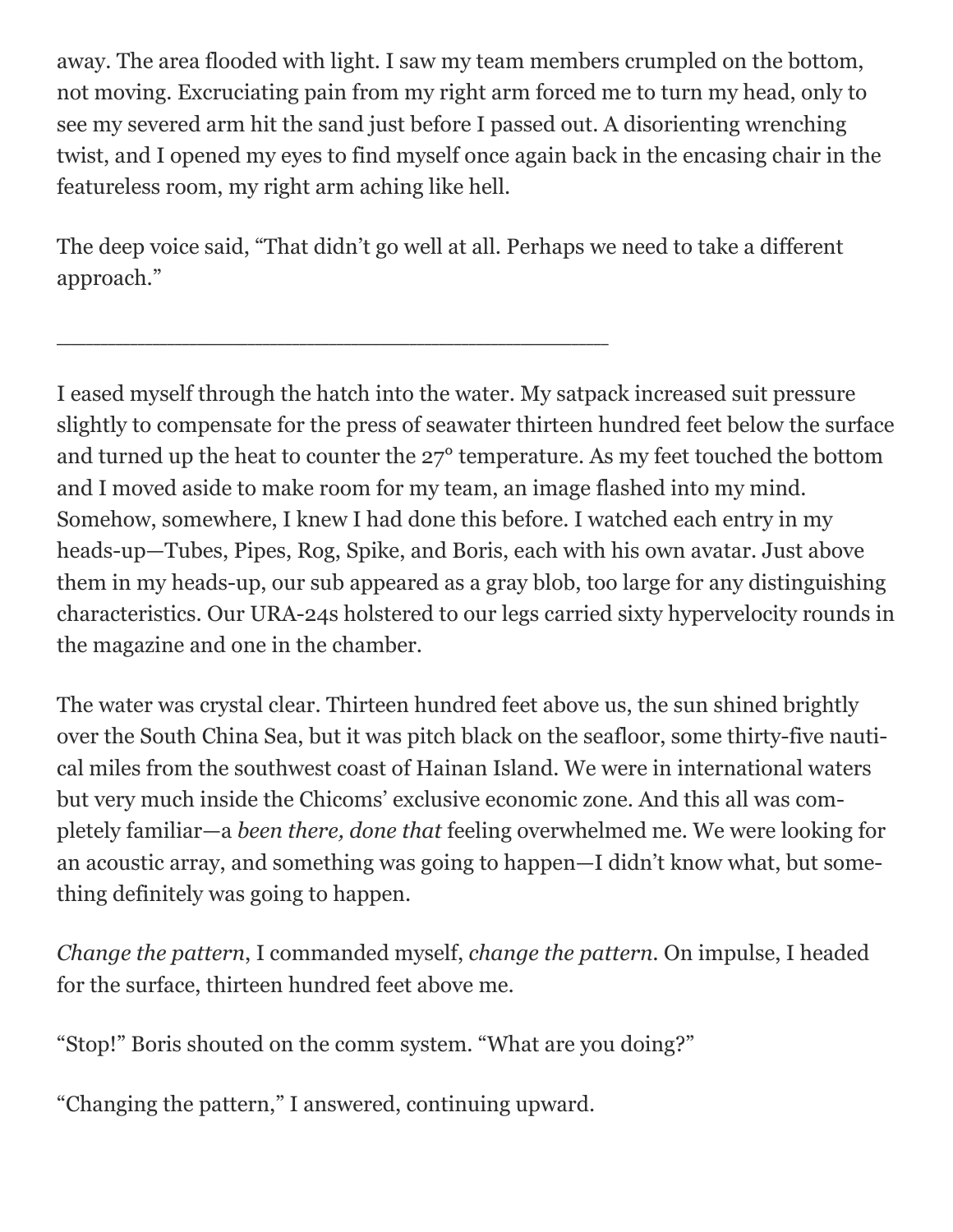When I reached my upward excursion limit of 170 feet, the water around me flashed with bright light. I felt a disorienting wrenching twist, and I opened my eyes to find myself once again back in the encasing chair in the featureless room. My arm didn't ache.

"Why did you do that?" the deep voice asked.

"Change the pattern," I said. "Don't want to die."

\_\_\_\_\_\_\_\_\_\_\_\_\_\_\_\_\_\_\_\_\_\_\_\_\_\_\_\_\_\_\_\_\_\_\_\_\_\_\_\_\_\_\_\_\_\_\_\_\_\_\_\_\_\_\_\_\_\_\_\_\_\_\_\_\_\_\_\_\_\_\_\_\_\_\_

I was on the periscope stand of a nuclear submarine. "Right full rudder, ten degrees down bubble!" I ordered. The Chinese words that came out of my mouth were, "*Yòu quán duò! Xiàng xià shí dù!*"

"Change the pattern!" I said. My words were, "*Gǎ ibiàn móshì*."

A flash, a disorienting wrench…I was in a brightly lit high-tech room. Another flash, another wrench…I was once again back in the encasing chair in the featureless room.

"Stop it!" the deep voice ordered.

"Stop what?" I asked. "Change the pattern…"

\_\_\_\_\_\_\_\_\_\_\_\_\_\_\_\_\_\_\_\_\_\_\_\_\_\_\_\_\_\_\_\_\_\_\_\_\_\_\_\_\_\_\_\_\_\_\_\_\_\_\_\_\_\_\_\_\_\_\_\_\_\_\_\_\_\_\_\_\_\_\_\_\_\_\_

I was a fighter pilot landing a Navy jet on a carrier. Instinctively, I knew my glide path was too steep.

"Change the pattern," I said.

"Abort…abort…abort!" the Landing Signal Officer ordered. I heard, "*Zhōngzhǐ , zhōngzhǐ , zhōngzhǐ* ."

The flash, the wrench…and I was in another brightly lit high-tech room…for a moment. Then I was once again in the encasing chair in the featureless room.

I couldn't understand the deep voice. Sounded like he was speaking Chinese. I started to get pissed off. I sat up.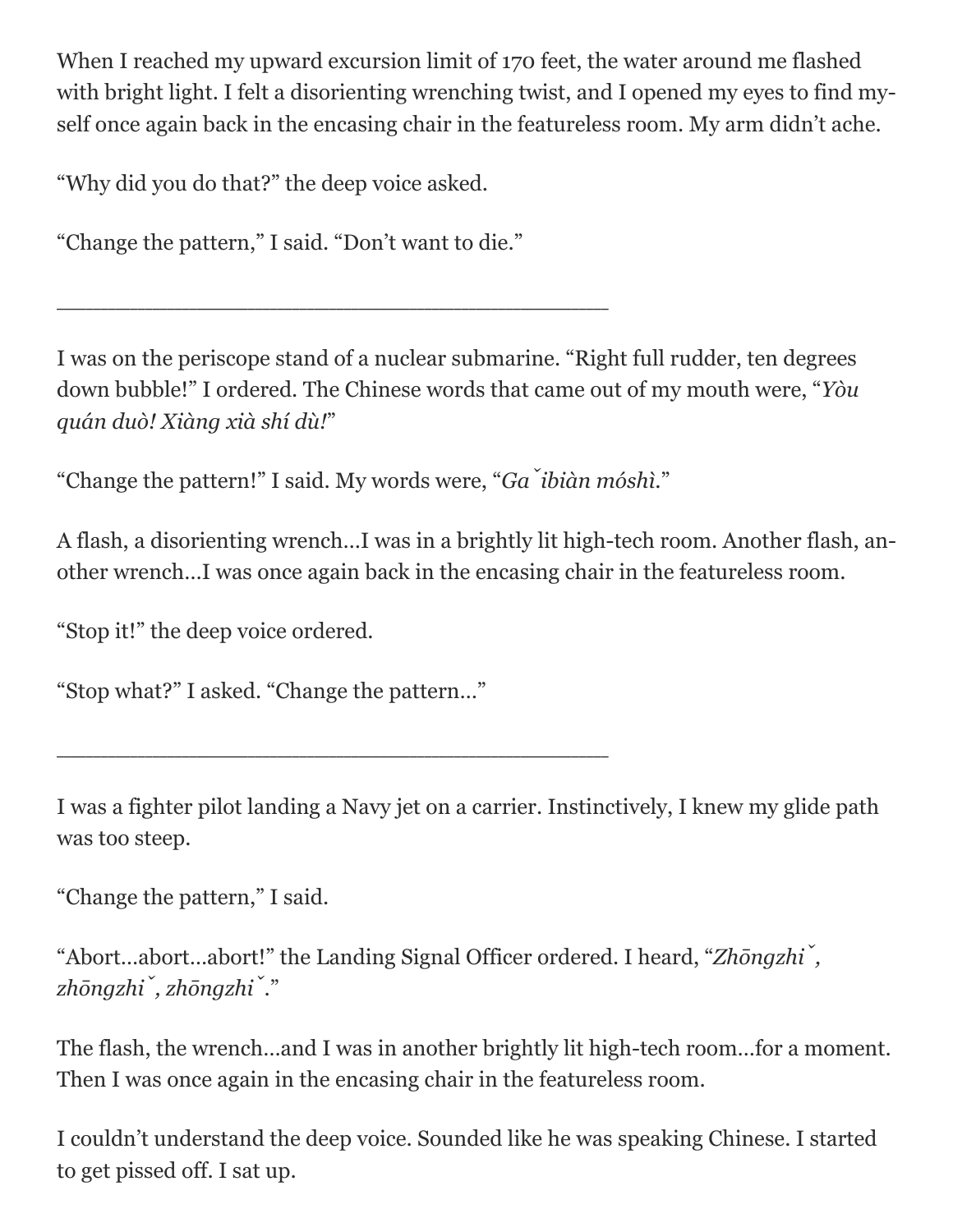"What the fuck!" I yelled.

Another flash, and I was back in the high-tech room. It was filled with people—in uniform, Navy uniforms…not American…

FLASH…

I ride a Gryphon hardshell wingsuit. In my heads-up, my squad shears away to avoid incoming missiles. Cowboy winks out; Jerico starts moving erratically. I am still doing 300 knots when I get hit…

FLASH…

Firefight…exoarmor taking hits from all sides. I leap over a forty-foot canyon, but a 50 cal catches my chest in mid-jump…

FLASH…high-tech room…featureless room…

FLASH…fighter's out of control…eject…eject…chute fails to open…

FLASH

Featureless room…

"You got a handle on it yet, Ski" someone yells.

"That's a negative. They're overpowering my firewall…can't hold 'em."

"Get the fucking helmet off him!" Sounds like a female.

Something touches my head.

FLASH…

I try to roll over, but the encasing chair holds me in place. Something touches my head. FLASH…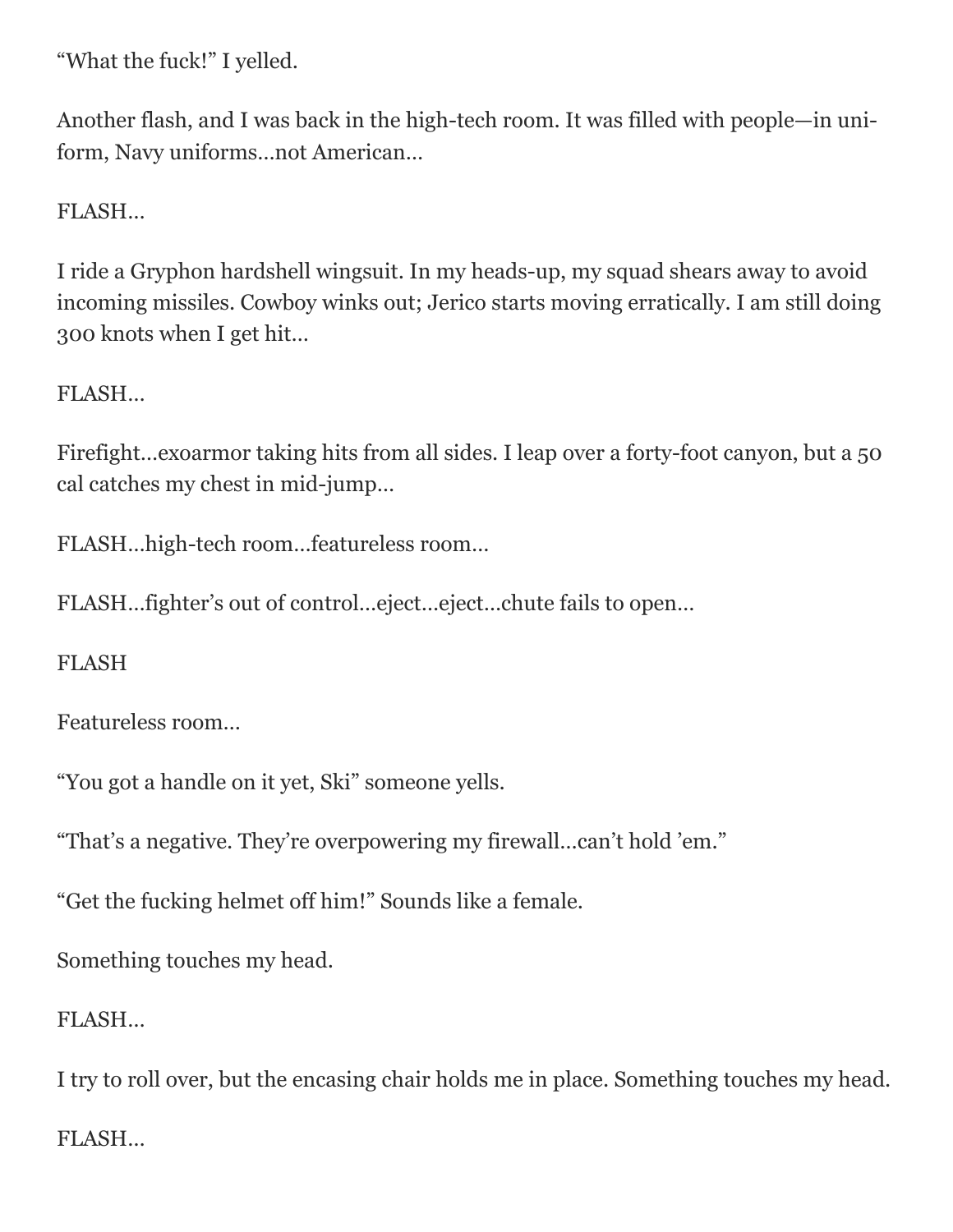High-tech room…

FLASH

Featureless room, encasing chair…

"Get that fucking helmet off him!" Still sounds like a woman.

\_\_\_\_\_\_\_\_\_\_\_\_\_\_\_\_\_\_\_\_\_\_\_\_\_\_\_\_\_\_\_\_\_\_\_\_\_\_\_\_\_\_\_\_\_\_\_\_\_\_\_\_\_\_\_\_\_\_\_\_\_\_\_\_\_\_\_\_\_\_\_\_\_\_\_

FLASH…

Everything goes dark and quiet.

I opened my eyes slowly. A female with a concerned look on her face attempted to look into my eyes with an eye-exam light. A stethoscope was draped around her neck. I could see her boobs down her blouse. I blinked and shook my head.

"Hold still," she said.

I did.

```
"What happened?" I asked.
```
A male face took her place, older, accompanied by oak leaves on his collar. "What's your name?" he asked.

I had no idea.

"Do you know where you are?" he asked.

I didn't.

He said, "You are Lt. Alex Randal. You were in deep VR, training for a classified saturation dive mission South China Sea seafloor off Hainan Island. The Chicoms hacked our VR system. They looped your mission, tossing in different variables. They penetrated our VR training library, started throwing all kinds of scenarios at you. Somehow, you